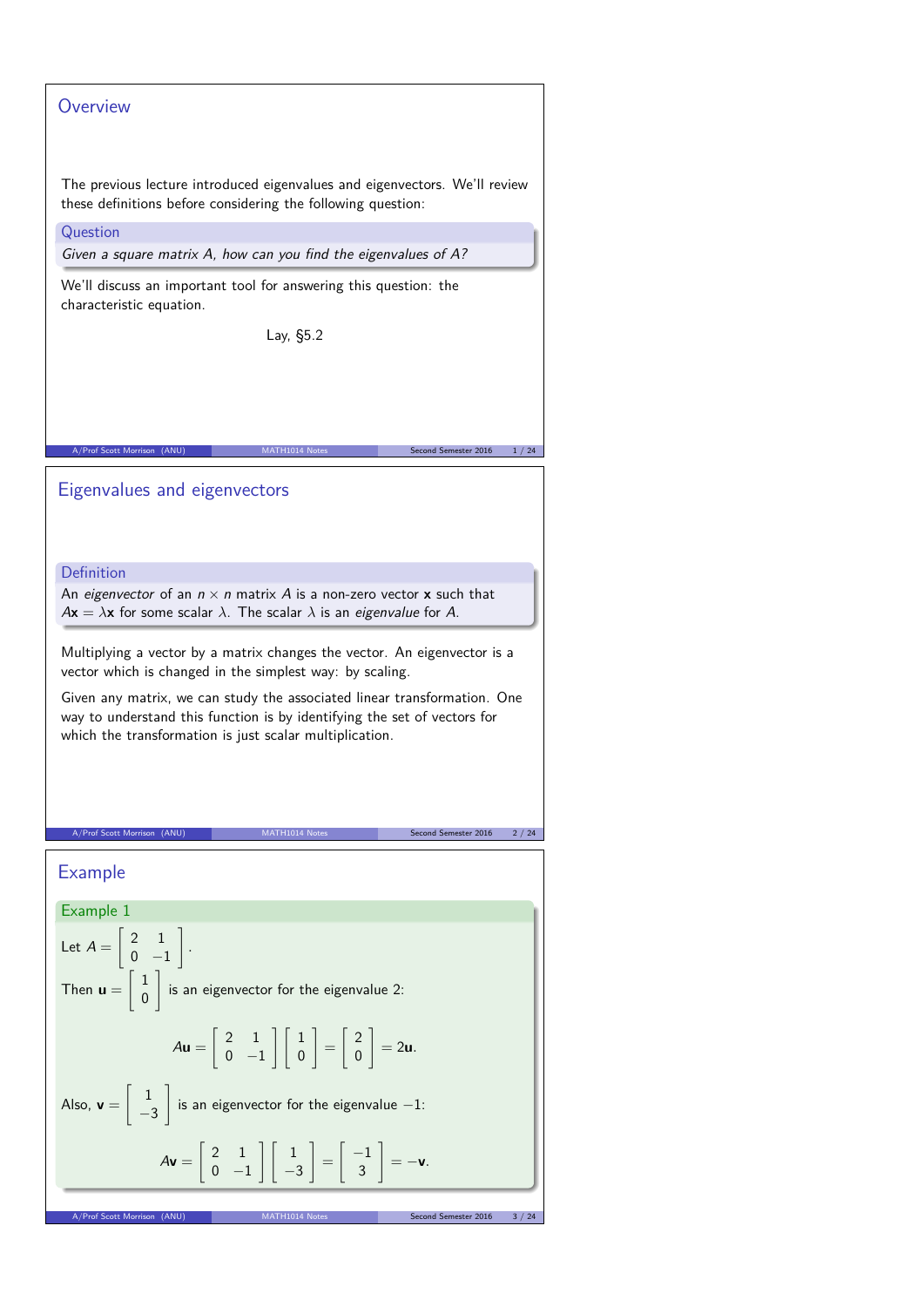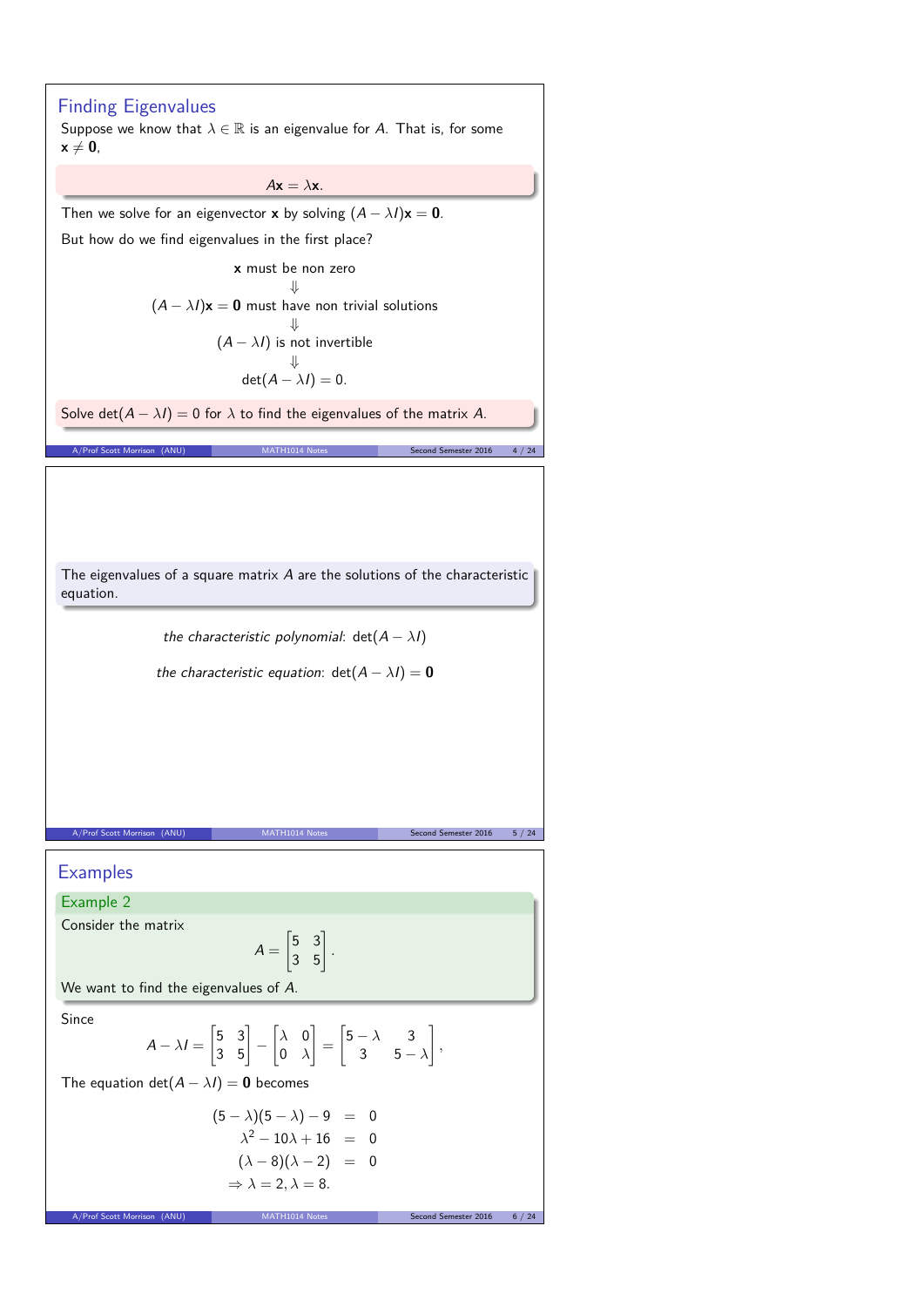## Example 3

Find the characteristic equation for the matrix

$$
A = \begin{bmatrix} 0 & 3 & 1 \\ 3 & 0 & 2 \\ 1 & 2 & 0 \end{bmatrix}.
$$

For a  $3 \times 3$  matrix, recall that a determinant can be computed by cofactor expansion.

| $A - \lambda I = \begin{bmatrix} -\lambda & 3 & 1 \\ 3 & -\lambda & 2 \\ 1 & 2 & -\lambda \end{bmatrix}$ |  |  |
|----------------------------------------------------------------------------------------------------------|--|--|

A/Prof Scott Morrison (ANU) MATH1014 Notes Second Semester 2016 7 / 24

$$
det(A - \lambda I) = det \begin{bmatrix} -\lambda & 3 & 1 \\ 3 & -\lambda & 2 \\ 1 & 2 & -\lambda \end{bmatrix}
$$
  
=  $-\lambda \begin{vmatrix} -\lambda & 2 \\ 2 & -\lambda \end{vmatrix} - 3 \begin{vmatrix} 3 & 2 \\ 1 & -\lambda \end{vmatrix} + 1 \begin{vmatrix} 3 & -\lambda \\ 1 & 2 \end{vmatrix}$   
=  $-\lambda(\lambda^2 - 4) - 3(-3\lambda - 2) + (6 + \lambda)$   
=  $-\lambda^3 + 4\lambda + 9\lambda + 6 + 6 + \lambda$   
=  $-\lambda^3 + 14\lambda + 12$ 

Hence the characteristic equation is

$$
-\lambda^3+14\lambda+12=0.
$$

The eigenvalues of A are the solutions to the characteristic equation.

A/Prof Scott Morrison (ANU) MATH1014 Notes Second Semester 2016 8 / 24

Example 4

Consider the matrix

$$
A = \begin{bmatrix} 3 & 0 & 0 & 0 & 0 \\ 2 & 1 & 0 & 0 & 0 \\ -1 & 4 & 2 & 0 & 0 \\ 8 & 6 & -3 & 0 & 0 \\ 5 & -2 & 4 & -1 & 1 \end{bmatrix}
$$

Find the characteristic equation for this matrix.

A/Prof Scott Morrison (ANU) MATH1014 Notes Second Semester 2016 9 / 24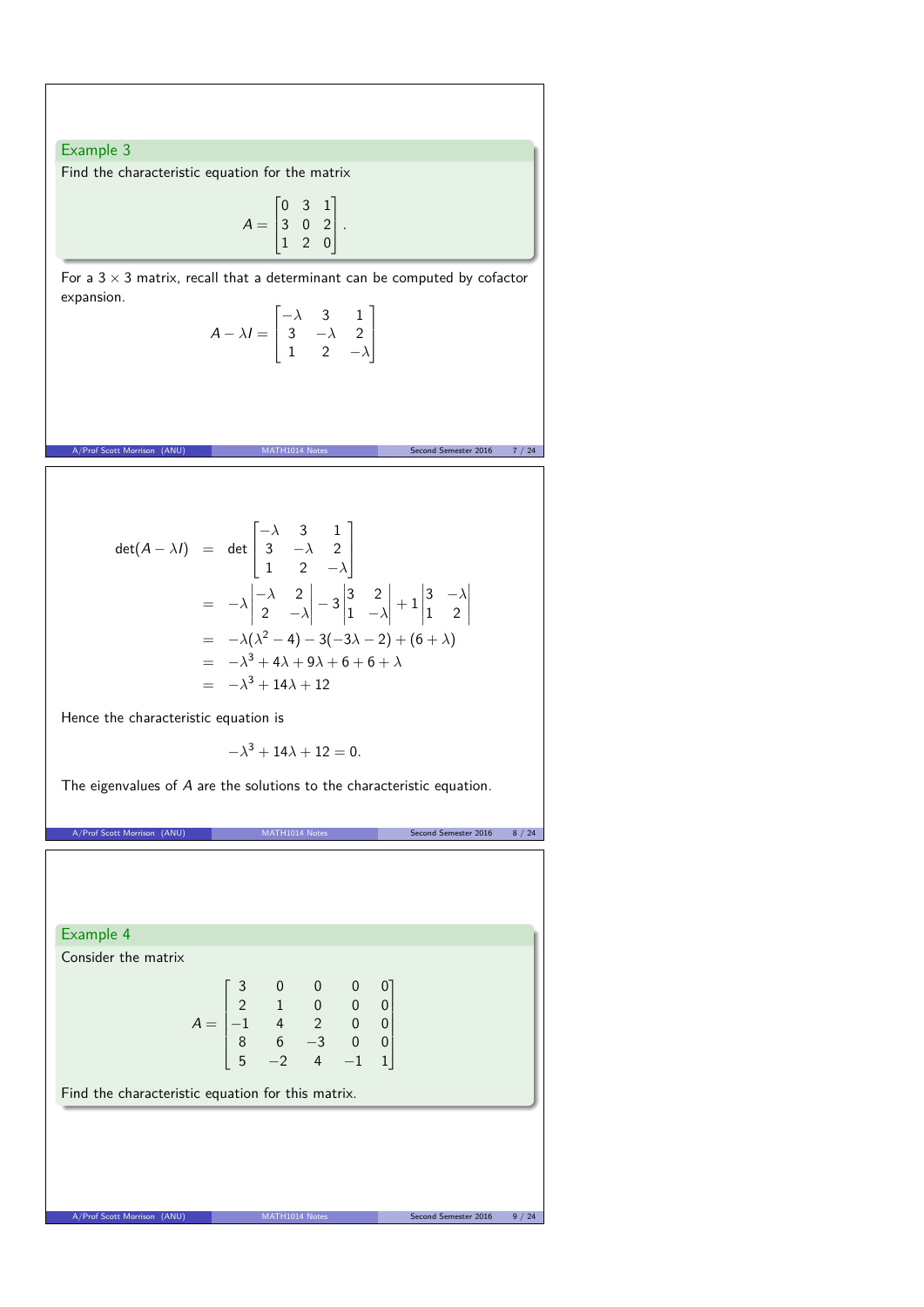Observe that

$$
\det(A - \lambda I) = \begin{bmatrix} 3 - \lambda & 0 & 0 & 0 & 0 \\ 2 & 1 - \lambda & 0 & 0 & 0 \\ -1 & 4 & 2 - \lambda & 0 & 0 \\ 8 & 6 & -3 & -\lambda & 0 \\ 5 & -2 & 4 & -1 & 1 - \lambda \end{bmatrix}
$$

$$
= (3 - \lambda)(1 - \lambda)(2 - \lambda)(-\lambda)(1 - \lambda)
$$

$$
= (-\lambda)(1 - \lambda)^2(3 - \lambda)(2 - \lambda)
$$

Thus A has eigenvalues 0*,* 1*,* 2 and 3. The eigenvalue 1 is said to have multiplicity 2 because the factor  $1 - \lambda$  occurs twice in the characteristic polynomial.

In general the **(algebraic) multiplicity** of an eigenvalue *λ* is its multiplicity as a root of the characteristic equation.

# Similarity

The next theorem illustrates the use of the characteristic polynomial, and it provides a basis for several iterative methods that approximate eigenvalues.

A/Prof Scott Morrison (ANU) MATH1014 Notes Second Semester 2016 10 / 24

### Definition (Similar matrices)

If A and B are  $n \times n$  matrices, then A is **similar** to B if there is an invertible matrix  $P$  such that

$$
P^{-1}AP=B
$$

or equivalently,

$$
A = PBP^{-1}.
$$

We say that  $A$  and  $B$  **are similar**. Changing  $A$  into  $P^{-1}AP$  is called a **similarity transformation**.

# A/Prof Scott Morrison (ANU) MATH1014 Notes Second Semester 2016 11 / 24

#### Theorem

If the  $n \times n$  matrices A and B are similar, then they have the same characteristic polynomial and hence the same eigenvalues (with the same multiplicities).

## Proof.

If  $B = P^{-1}AP$ , then

$$
B - \lambda I = P^{-1}AP - \lambda P^{-1}P
$$
  
= P<sup>-1</sup>(AP - \lambda P)  
= P<sup>-1</sup>(A - \lambda I)P.

Hence

$$
\det(B - \lambda I) = \det \left[ P^{-1}(A - \lambda I)P \right]
$$
  
\n
$$
= \det(P^{-1}) \det(A - \lambda I) \det P
$$
  
\n
$$
= \det(P^{-1}) \det P \det(A - \lambda I)
$$
  
\n
$$
= \det(P^{-1}P) \det(A - \lambda I)
$$
  
\n
$$
= \det I \det(A - \lambda I)
$$
  
\nA/Prot Scott Morrison (ANU)  
\nMATHI014 Notes  
\nSecond Semester 2016 12 / 24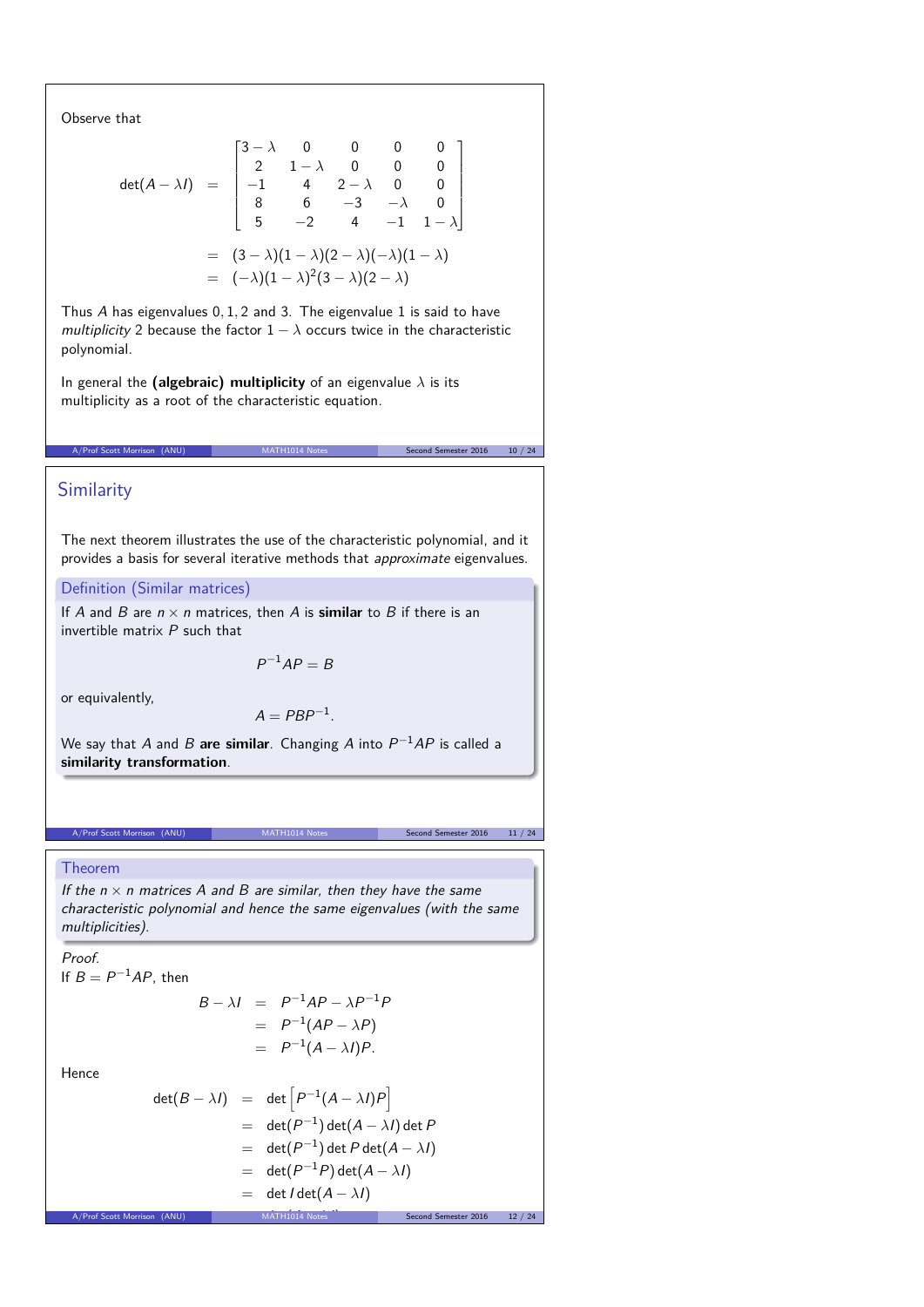# Application to dynamical systems A dynamical system is a system described by a difference equation  $x_{k+1} = Ax_k$ . Such an equation was used to model population movement in Lay 1.10 and it is the sort of equation used to model a Markov chain. Eigenvalues and eigenvectors provide a key to understanding the evolution of a dynamical system. Here's the idea that we'll see illustrated in the next example:  $\bullet$  If you can, find a basis  $\beta$  of eigenvectors:  $B = \{b_1, b_2\}.$ **2** Express the vector  $x_0$  describing the initial condition in  $B$  coordinates:  $x_0 = c_1b_1 + c_2b_2$ . <sup>3</sup> Since A multiplies each eigenvector by the corresponding eigenvalue, this makes it easy to see what happens after many iterations:  $A^{n}$ **x**<sub>0</sub> =  $A^{n}(c_1\mathbf{b}_1 + c_2\mathbf{b}_2) = c_1A^{n}\mathbf{b}_1 + c_2A^{n}\mathbf{b}_2 = c_1\lambda_1^{n}\mathbf{b}_1 + c_2\lambda_2^{n}\mathbf{b}_2.$ ary<br>Prof Scott Morrison (ANU) MATH1014 Notes Second Semester 2016 **Examples**

#### Example 5

In a certain region, about 7% of a city's population moves to the surrounding suburbs each year, and about 3% of the suburban population moves to the city. In 2000 there were 800,000 residents in the city and 500,000 residents in the suburbs. We want to investigate the result of this migration in the long term.

The migration matrix  $M$  is given by

$$
M = \begin{bmatrix} .93 & .03 \\ .07 & .97 \end{bmatrix}.
$$

 $\bullet$  The first step is to find the eigenvalues of M.

A/Prof Scott Morrison (ANU) MATH1014 Notes Second Semester 2016 14 / 24

The characteristic equation is given by

$$
0 = det \begin{bmatrix} .93 - \lambda & .03 \\ .07 & .97 - \lambda \end{bmatrix}
$$
  
=  $(.93 - \lambda)(.97 - \lambda) - (.03)(.07)$   
=  $\lambda^2 - 1.9\lambda + .9021 - .0021$   
=  $\lambda^2 - 1.9\lambda + .9000$   
=  $(\lambda - 1)(\lambda - .9)$ 

So the eigenvalues are  $\lambda = 1$  and  $\lambda = 0.9$ .

$$
E_1 = \text{Nul} \begin{bmatrix} -.07 & .03 \\ .07 & -.03 \end{bmatrix} = \text{Nul} \begin{bmatrix} 7 & -3 \\ 0 & 0 \end{bmatrix}
$$

.

This gives an eigenvector  $v_1 =$  $\lceil 3 \rceil$ 7 1

A/Prof Scott Morrison (ANU) MATH1014 Notes Second Semester 2016 15 / 24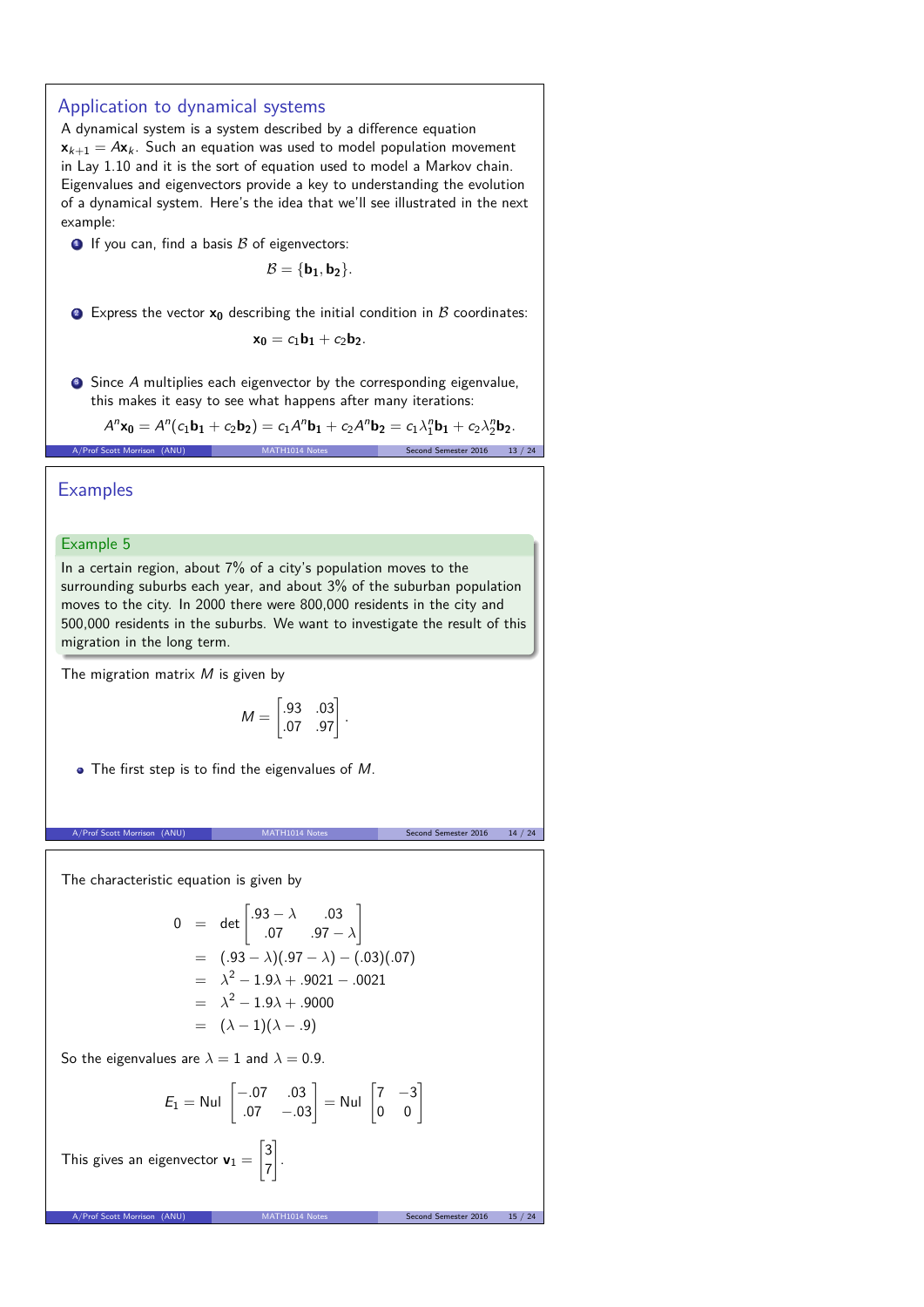$$
E_9 = \text{Nul} \begin{bmatrix} .03 & .03 \\ .07 & .07 \end{bmatrix} = \text{Nul} \begin{bmatrix} 1 & 1 \\ 0 & 0 \end{bmatrix}
$$
  
and an eigenvector for this space is given by  $\mathbf{v}_2 = \begin{bmatrix} 1 \\ -1 \end{bmatrix}$ .  
\n• The next step is to write  $\mathbf{x}_0$  in terms of  $\mathbf{v}_1$  and  $\mathbf{v}_2$ .  
\nThe initial vector  $\mathbf{x}_0$  describes the initial population (in 2000), so writing  
\nin 100,000's we will put  $\mathbf{x}_0 = \begin{bmatrix} 8 \\ 5 \end{bmatrix}$ .  
\nThere exist weights  $c_1$  and  $c_2$  such that  
\n
$$
\mathbf{x}_0 = c_1 \mathbf{v}_1 + c_2 \mathbf{v}_2 = \begin{bmatrix} \mathbf{v}_1 & \mathbf{v}_2 \end{bmatrix} \begin{bmatrix} c_1 \\ c_2 \end{bmatrix}
$$
\n(1)  
\n
$$
\text{A/Post Scott Morrison (ANU)}
$$
\nMATH1014 Notes  
\nSecond Semester 2016 16 / 24  
\nSo  
\n
$$
\mathbf{x}_0 = 1.3\mathbf{v}_1 + 4.1\mathbf{v}_2.
$$
\n(2)  
\n
$$
\mathbf{x}_0 = 1.3\mathbf{v}_1 + 4.1\mathbf{v}_2.
$$
\n(2)

We can now look at the long term behaviour of the system. Because  $\mathsf{v}_1$  and  $\mathsf{v}_2$  are eigenvectors of  $M$ , with  $M\mathsf{v}_1 = \mathsf{v}_1$  and  $M\mathsf{v}_2 = .9\mathsf{v}_2$ , we can compute each  $x_k$ :

$$
\mathbf{x}_1 = M\mathbf{x}_0 = c_1 M\mathbf{v}_1 + c_2 M\mathbf{v}_2
$$
  
=  $c_1 \mathbf{v}_1 + c_2 (0.9) \mathbf{v}_2$   

$$
\mathbf{x}_2 = M\mathbf{x}_1 = c_1 M\mathbf{v}_1 + c_2 (0.9) M\mathbf{v}_2
$$
  
=  $c_1 \mathbf{v}_1 + c_2 (0.9)^2 \mathbf{v}_2$ 

In general we have

$$
\mathbf{x}_k = c_1 \mathbf{v}_1 + c_2 (0.9)^k \mathbf{v}_2, \quad k = 0, 1, 2, \dots,
$$

that is

$$
\mathbf{x}_k = 1.3 \begin{bmatrix} 3 \\ 7 \end{bmatrix} + 4.1(0.9)^k \begin{bmatrix} 1 \\ -1 \end{bmatrix}, \ k = 0, 1, 2, \ldots
$$

A/Prof Scott Morrison (ANU) MATH1014 Notes Second Semester 2016 18 / 24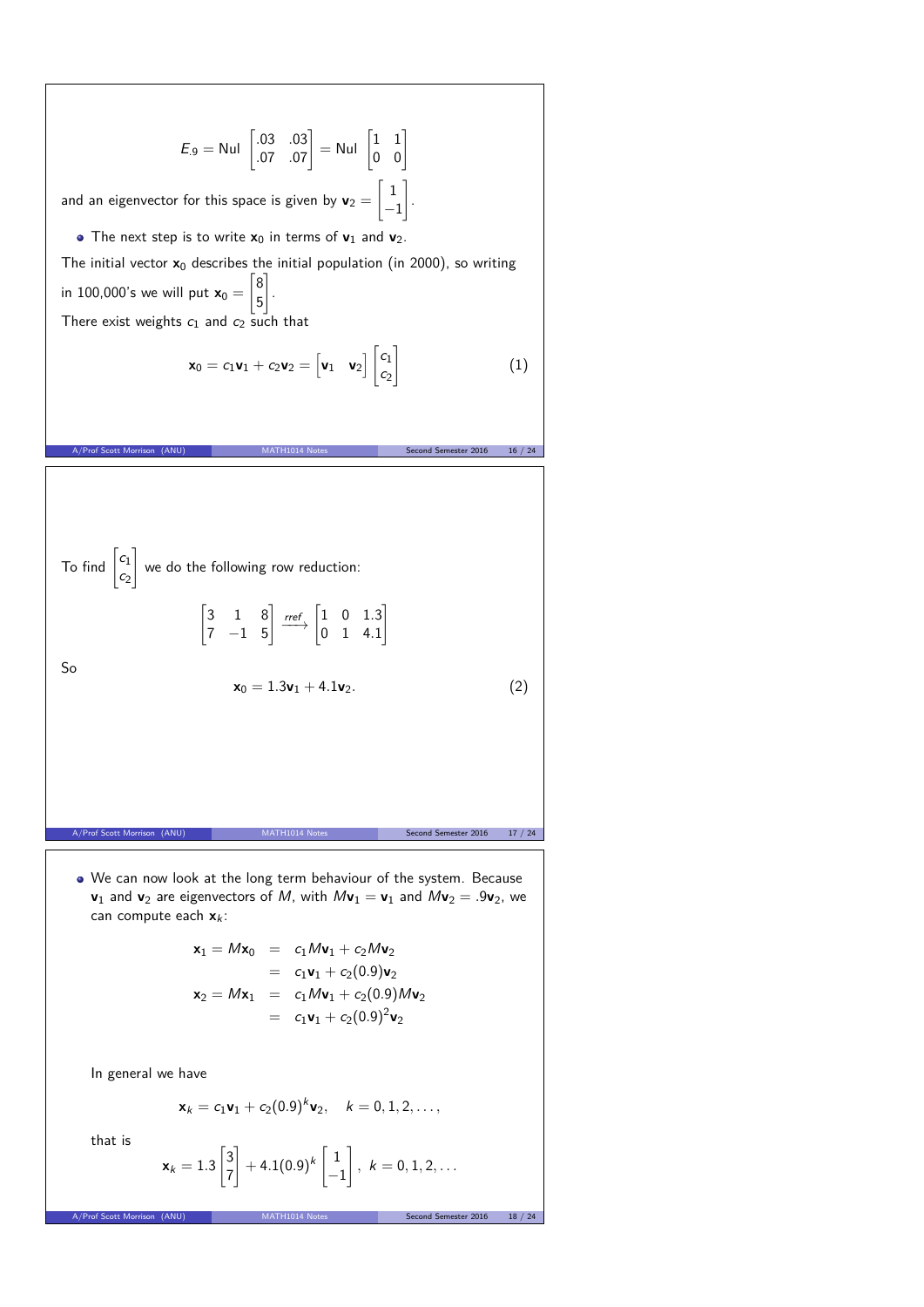As 
$$
k \to \infty
$$
,  $(0.9)^k \to 0$ , and  $\mathbf{x}_k \to 1.3\mathbf{v}_1$ , which is  $\begin{bmatrix} 3.9 \\ 9.1 \end{bmatrix}$ . This indicates  
that in the long term 390,000 are expected to live in the city, while  
910,000 are expected to live in the suburbs.  
  
After of Scott Morrison (ANU)  
  
MATH1014 Neca  
  
  
MTheta 6  
Let  $A = \begin{bmatrix} 0.8 & 0.1 \\ 0.2 & 0.9 \end{bmatrix}$ . We analyse the long-term behaviour of the dynamical  
system defined by  $\mathbf{x}_{k+1} = A\mathbf{x}_k$ ,  $(k = 0, 1, 2, ...)$ , with  $\mathbf{x}_0 = \begin{bmatrix} 0.7 \\ 0.3 \end{bmatrix}$ .  
  
• As in the previous example we find the eigenvalues and eigenvectors  
of the matrix A.  
  

$$
0 = det \begin{bmatrix} 0.8 - \lambda & 0.1 \\ 0.2 & 0.9 - \lambda \end{bmatrix}
$$
  

$$
= (0.8 - \lambda)(0.9 - \lambda) - (0.1)(0.2)
$$
  

$$
= \lambda^2 - 1.7\lambda + 0.7
$$
  

$$
= (\lambda - 1)(\lambda - 0.7)
$$
  
  
Moref Scott Morrison (ANU)  
  
MATH1014 Reca  
  
  
Second Senate 2016  
20.724

So the eigenvalues are  $\lambda = 1$  and  $\lambda = 0.7$ . Eigenvalues corresponding to these eigenvalues are multiples of

$$
\mathbf{v}_1 = \begin{bmatrix} 1 \\ 2 \end{bmatrix} \quad \text{and} \quad \mathbf{v}_2 = \begin{bmatrix} 1 \\ -1 \end{bmatrix}
$$

respectively. The set  $\{v_1, v_2\}$  is clearly a basis for  $\mathbb{R}^2$ .

• The next step is to write  $x_0$  in terms of  $v_1$  and  $v_2$ .

There exist weights  $c_1$  and  $c_2$  such that

$$
\mathbf{x}_0 = c_1 \mathbf{v}_1 + c_2 \mathbf{v}_2 = \begin{bmatrix} \mathbf{v}_1 & \mathbf{v}_2 \end{bmatrix} \begin{bmatrix} c_1 \\ c_2 \end{bmatrix}
$$
 (3)

A/Prof Scott Morrison (ANU) MATH1014 Notes Second Semester 2016 21 / 24